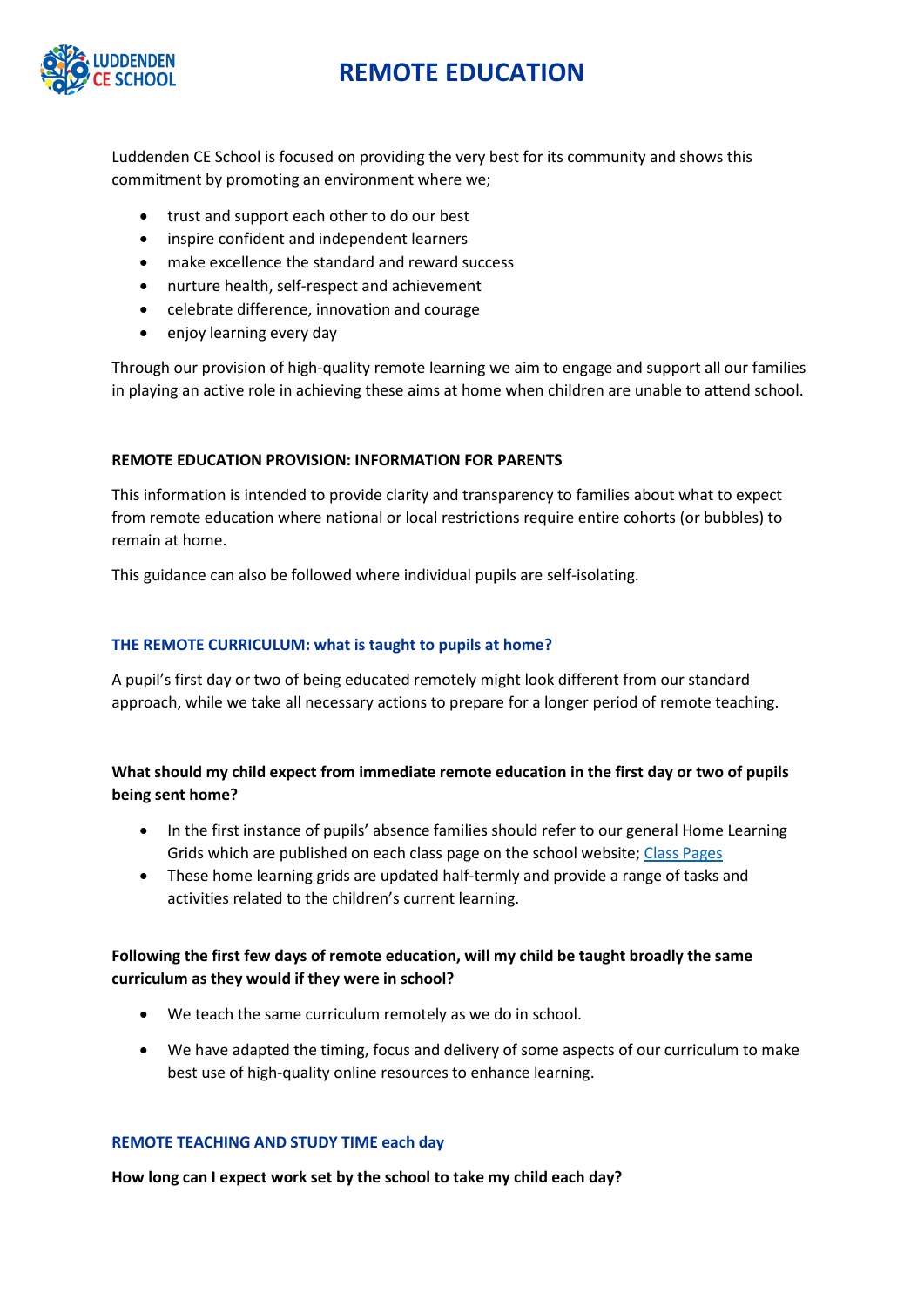

We expect that remote education (including remote teaching and independent work) will take pupils broadly the following number of hours each day as a minimum:

- Key Stage  $1 3$  hours a day on average across the cohort, with less for younger children
- Key Stage  $2 4$  hours a day

#### **ACCESSING REMOTE EDUCATION**

We recognise that all our families have different home circumstances, devices and communication systems. As an inclusive school, we are fully committed to providing a flexible and varied approach in order to support all families in accessing remote education.

#### **How will my child access any online remote education you are providing?**

- Most digital learning materials will be shared via [Purple Mash.](https://www.purplemash.com/sch/luddendenjin) All pupils have personal log in details for Purple Mash.
- Remote teaching will take place using a combination of live and recorded lessons
- ['Zoom'](https://zoom.us/join) will be used to deliver live teaching and live pastoral and educational support.
- We will supplement this with the use of email and the [school website](https://www.luddenden-ce.calderdale.sch.uk/sporting-activities)
- Pupils use Purple Mash in school

A guide to the expectations of pupils and parents during Zoom lessons can be found in Appendix 1.

## **If my child does not have digital or online access at home, how will you support them to access remote education?**

We recognise that some pupils may not have suitable online access at home. We take the following approaches to support those pupils to access remote education:

- Pupils will be provided with packs of printed materials if required. Just ask your child's teacher or the school office. Packs can be delivered or collected from school.
- We have ensured that the resources used (such as Purple Mash, emails and the school website) can all be accessed via a wide range of devices including; mobile phones, tablets, laptops, some games consoles. Where pupils are using games consoles for remote learning; USB keyboards and spare computer mice are available on request from the school office.
- Work can also be shared between pupils and teachers via email, post or hand delivery. Feedback can also be provided by telephone.
- School staff will be maintaining good communication with families to make sure we find the most effective methods according to individual circumstances. Our provision will be reviewed regularly and remain flexible to accommodate any changing needs.
- A limited number of school-owned laptops are available for loan to pupils who do not have access to any digital devices. For more information contact the school office.
- We may also be able to provide devices that enable an internet connection. Contact the school for more information.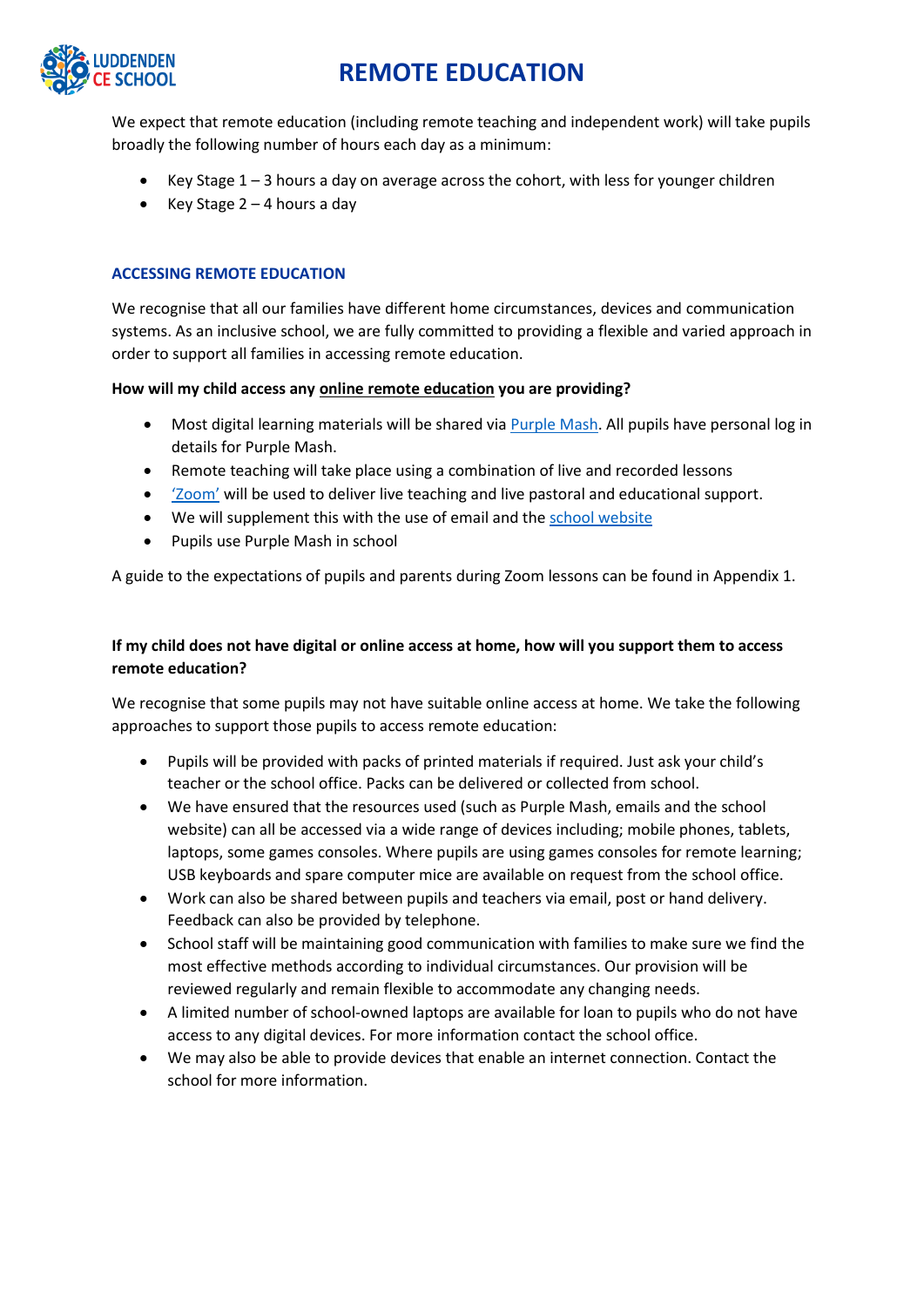

#### **How will my child be taught remotely?**

We use a combination of the following approaches to teach pupils remotely:

- live teaching (online lessons)
- recorded teaching (e.g. Oak National Academy lessons, video/audio recordings made by teachers)
- printed paper packs produced by teachers (e.g. workbooks, worksheets)
- textbooks and reading books pupils have at home
- commercially available websites supporting the teaching of specific subjects or areas, including video clips or sequences
- allocating independent and guided learning tasks across the curriculum
- provision of cross curricular and creative projects, family activities and pupil-interest led learning

We will vary the times of live learning wherever possible so that children in the same family can join the sessions.

#### **ENGAGEMENT AND FEEDBACK**

### **What are your expectations for my child's engagement and the support that we as parents and carers should provide at home?**

Just like in school, we expect that all pupils engage in remote learning and that they try their best to achieve what is being asked of them.

We also understand that home is a very different environment to school and that the demands of everyday family life (and parents/carers working from home) can sometimes make things more challenging. We hope that our suggested structures and timetables support families in managing effective and positive remote learning.

Again, we offer a flexible approach and ask that all parents & carers;

- Set a regular routine for remote learning all classes have provided a suggested timetable. Try to use this if you can.
- Access as many live lessons and Zoom meetings as possible.
- Support your child with accessing Purple Mash, Zoom etc.
- Check that they are completing the weekly tasks set by the teacher and support your child in understanding what is being asked of them.
- Keep in regular contact with your child's teacher by any means convenient to you; telephone, email, purple mash. Let us know about any issues you could be having.
- Monitor your child's internet use to ensure they are keeping safe online.

More detailed, class-specific expectations will be shared directly with parents and carers by class teachers.

### **How will you check whether my child is engaging with their work and how will I be informed if there are concerns?**

All teachers will;

- check every pupils' work and engagement every day
- keep attendance registers for each Zoom meeting.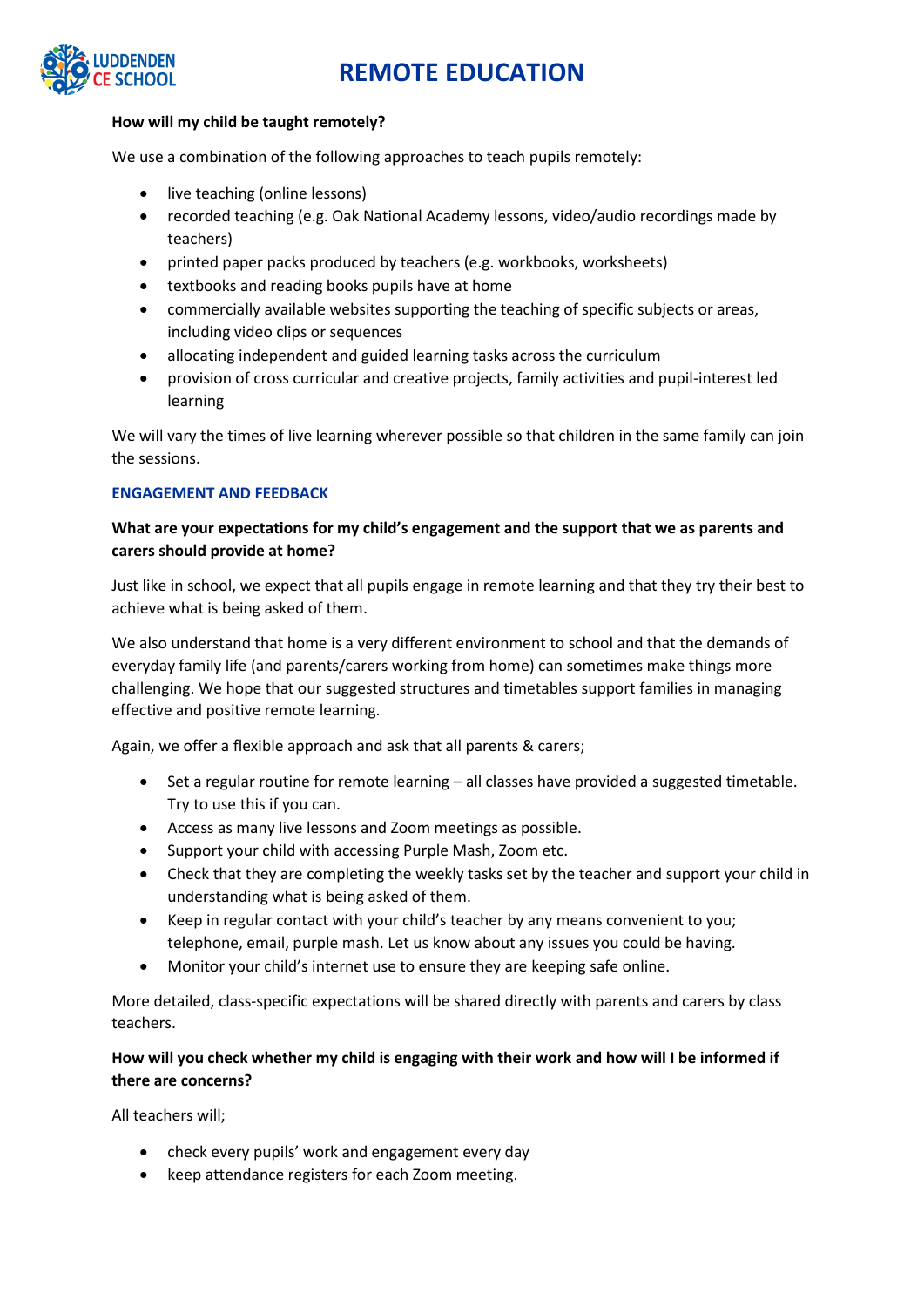

• monitor each child's contributions over each week and keep records

Where engagement is a concern, teachers will;

- email parents/carers in the first instance to check if everything is ok
- offer alternative methods of provision
- where no contact is received this will be followed up with a phone call

Prolonged non-engagement will reported to the headteacher. Where teachers are unable to make contact with parents/carers this will be reported to the Safeguarding team.

#### **How will you assess my child's work and progress?**

Pupils' work will be assessed in similar ways to how it is assessed in class. Teachers will look at, read and check pupils' work, contributions to lessons and use a range of tasks and information to assess how they are performing. Work will be marked as soon as possible after it is completed and handed in. All work submitted on Purple Mash can be accessed and used to form assessment judgements.

Feedback will be given;

- daily wherever possible
- verbally, face to face (via Zoom) and in written forms to both individuals and groups
- online through Purple Mash

#### **ADDITIONAL SUPPORT FOR PUPILS WITH PARTICULAR NEEDS**

### **How will you work with me to help my child who needs additional support from adults at home to access remote education?**

We recognise that some pupils, for example; younger pupils and some pupils with special educational needs and disabilities (SEND), may not be able to access remote education without support from adults at home. We acknowledge the difficulties this may place on families, and we will work with parents and carers to support those pupils in the following ways:

- Continuing to provide differentiated/personalised learning for pupils with SEND.
- Key staff maintaining good contact and communication with pupils and parents/carers .
- Maintaining a varied and flexible approach to remote learning.
- Providing clear guidance for parents/carers.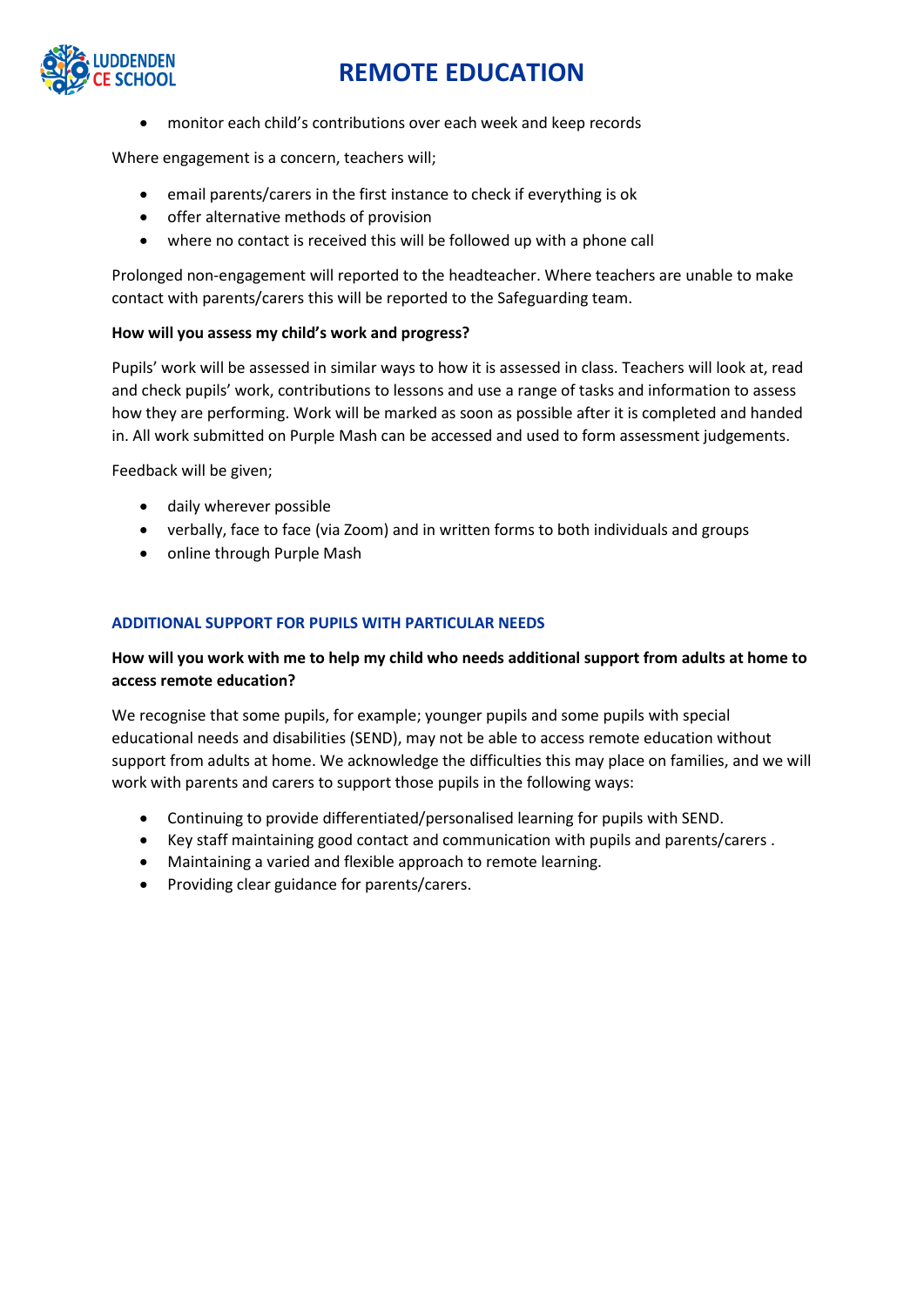

#### **APPENDIX 1 – ZOOM RULES**

Please be aware that remote live learning lessons are subject to the same school rules which apply in face-to-face lessons in school. By taking part in Zoom lessons you and your child are agreeing to adhere to the following;

- Log in promptly to remote learning lessons. Please note that if you are late for the lesson you can still join.
- Make sure that communication with teachers and other pupils is of the same formality expected in a normal classroom environment.
- An appropriate adult must remain nearby to support with engagement and ensure children are safe and using it appropriately.
- All participants must wear suitable clothing.
- Ensure you are in a quiet, safe and appropriate environment with minimal distractions. A bedroom is not likely to be a suitable location; a dining or kitchen table, if suitably quiet, may be appropriate.
- Ensure you are attentive and follow instructions of the teacher leading the lesson, treating others with kindness and respect, particularly where technical issues may arise during a lesson.
- End your session when your teacher indicates it is complete.
- You may not take screenshots or record lessons or any other online interactions.
- Meeting links must not be shared with others.
- Understand that usage of Zoom and Purple Mash can be monitored, logged and made available to school staff.
- All live chat must be related to the lesson.
- We recommend that pupil cameras remain on throughout the lesson.
- Sessions may be recorded for Safeguarding reasons.

10 Top Tips for Parents from the National Online Safety Agency can be found in Appendix 2.